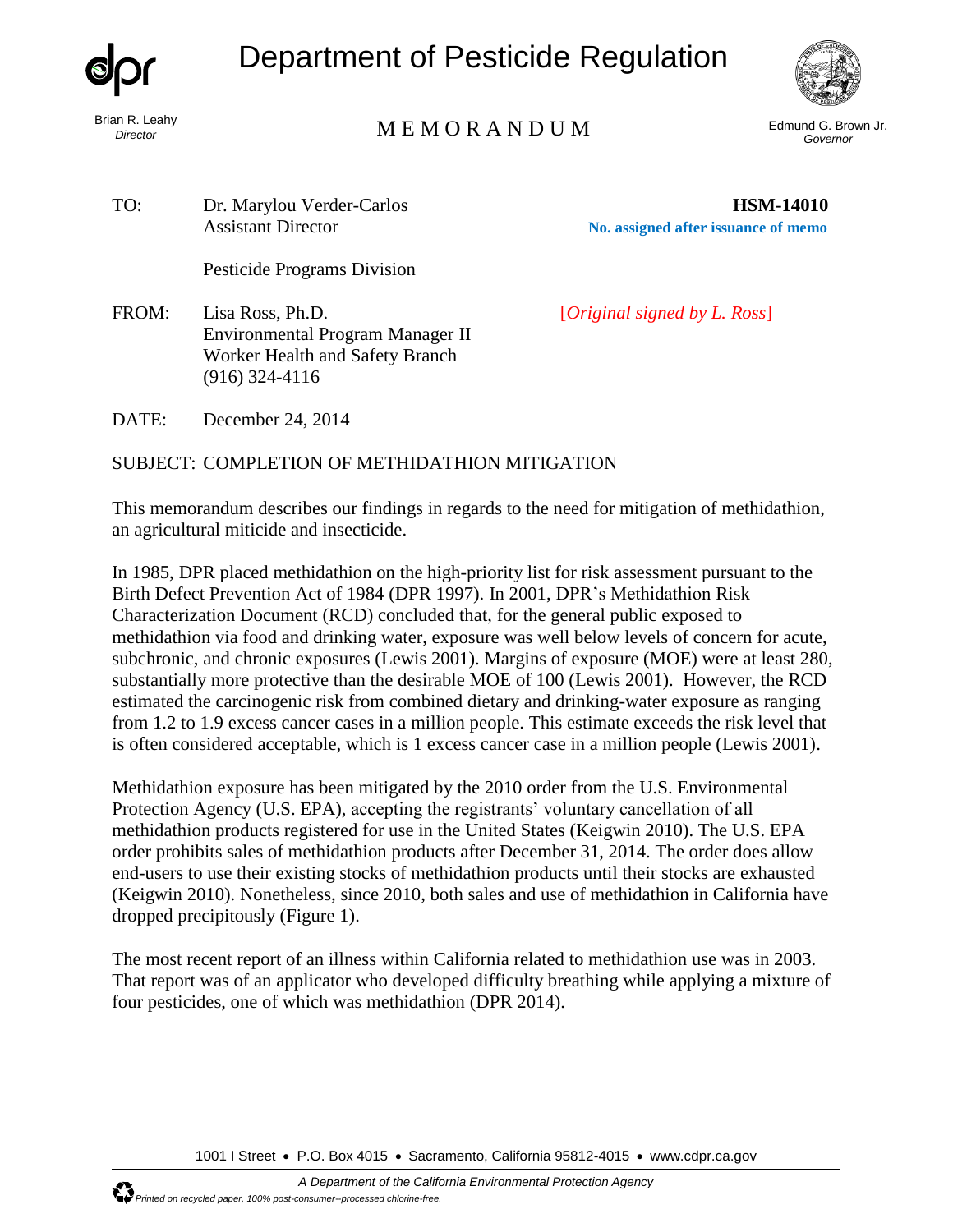Dr. Marylou Verder-Carlos December 24, 2014 Page 2



**Figure 1. Reported use and sales of methidathion within California.**

Source of data on reported use: DPR's California Pesticide Information Portal (Cal-PIP) database <http://calpip.cdpr.ca.gov/main.cfm> Query run on December 10, 2014

Source of data on reported sales: DPR's Reports of Pesticide Sold in California <http://www.cdpr.ca.gov/docs/mill/nopdsold.htm>(accessed December 10, 2014)

Given the continued decline and low use of methidathion products, commensurate with the voluntary cancellation of all products in effect December 31, 2014, the Worker Health and Safety Branch finds that additional mitigation measures are not needed. Your approval of this conclusion is requested.

cc: Linda O'Connell, Environmental Program Manager I Kevin Solari, Senior Environmental Scientist (Supervisor)

Attachment

APPROVAL

[*Original signed by M. Verder-Carlos*] December 29, 2014